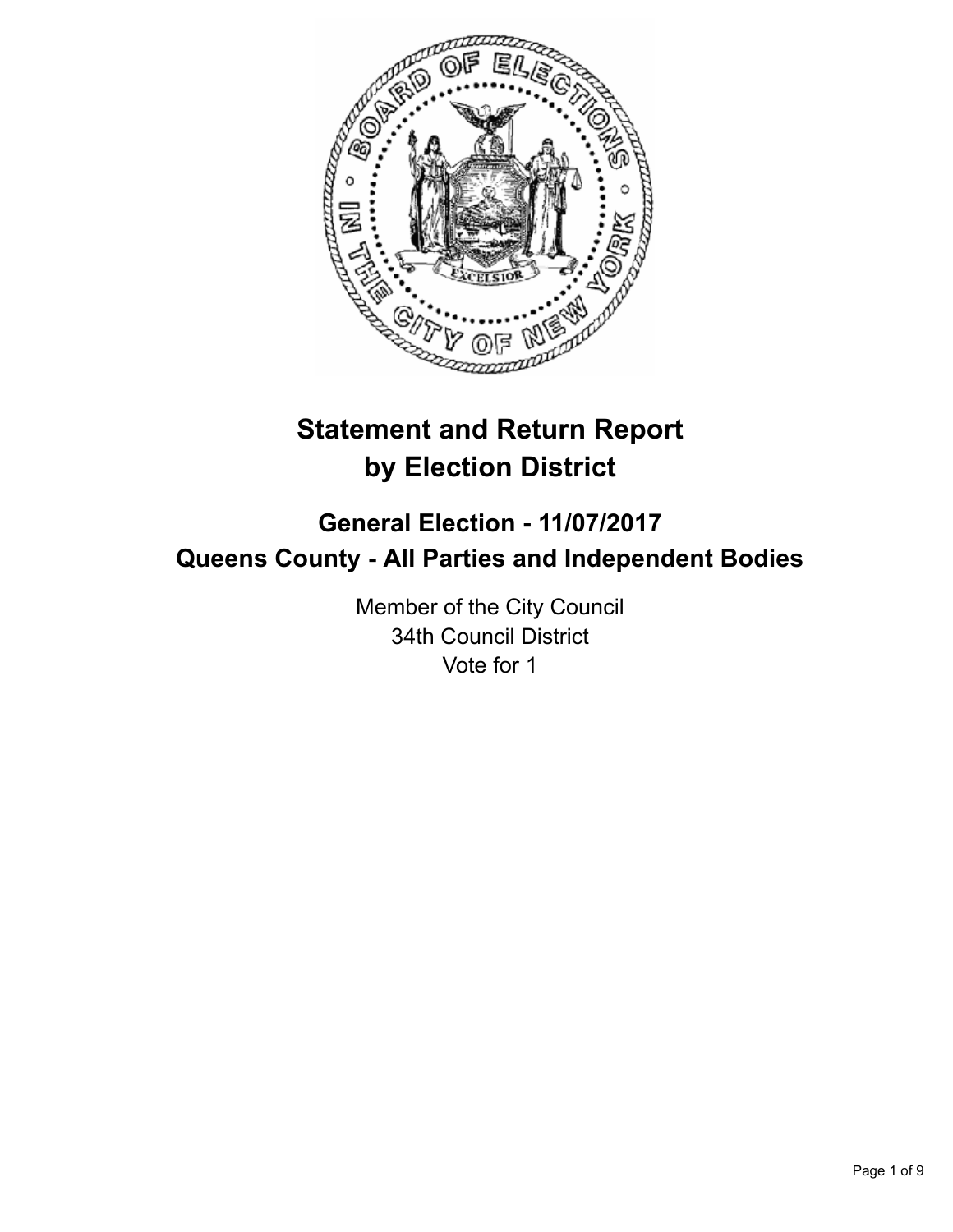

| <b>Total Votes</b>                                       | 5 |
|----------------------------------------------------------|---|
| ANTONIO REYNOSO (WORKING FAMILIES)                       |   |
| ANTONIO REYNOSO (DEMOCRATIC)                             |   |
| <b>Total Applicable Ballots</b>                          | 5 |
| Less - Inapplicable Federal/Special Presidential Ballots | 0 |
| <b>Total Ballots</b>                                     | 5 |
| AFFIDAVIT                                                | 0 |
| ABSENTEE / MILITARY                                      | 0 |
| <b>MANUALLY COUNTED EMERGENCY</b>                        | 0 |
| PUBLIC COUNTER                                           | 5 |

#### **053/37**

| <b>PUBLIC COUNTER</b>                                    | 54             |
|----------------------------------------------------------|----------------|
| <b>MANUALLY COUNTED EMERGENCY</b>                        | 0              |
| ABSENTEE / MILITARY                                      | $\overline{2}$ |
| AFFIDAVIT                                                | 2              |
| <b>Total Ballots</b>                                     | 58             |
| Less - Inapplicable Federal/Special Presidential Ballots | $\Omega$       |
| <b>Total Applicable Ballots</b>                          | 58             |
| ANTONIO REYNOSO (DEMOCRATIC)                             | 35             |
| ANTONIO REYNOSO (WORKING FAMILIES)                       | 11             |
| FATHER JAMES KELLY (WRITE-IN)                            | 1              |
| STEVE DAY (WRITE-IN)                                     | $\mathbf 1$    |
| <b>Total Votes</b>                                       | 48             |
| Unrecorded                                               | 10             |
| 055/37 COMBINED into: 051/37                             |                |

| PUBLIC COUNTER                                           | 156 |
|----------------------------------------------------------|-----|
| <b>MANUALLY COUNTED EMERGENCY</b>                        | 0   |
| ABSENTEE / MILITARY                                      |     |
| AFFIDAVIT                                                | 3   |
| <b>Total Ballots</b>                                     | 160 |
| Less - Inapplicable Federal/Special Presidential Ballots | 0   |
| <b>Total Applicable Ballots</b>                          | 160 |
| ANTONIO REYNOSO (DEMOCRATIC)                             | 113 |
| ANTONIO REYNOSO (WORKING FAMILIES)                       | 25  |
| JOHN PROVENZANO (WRITE-IN)                               |     |
| RYAN HALLAHAN (WRITE-IN)                                 | 1   |
| UNATTRIBUTABLE WRITE-IN (WRITE-IN)                       | 1   |
| <b>Total Votes</b>                                       | 141 |
| Unrecorded                                               | 19  |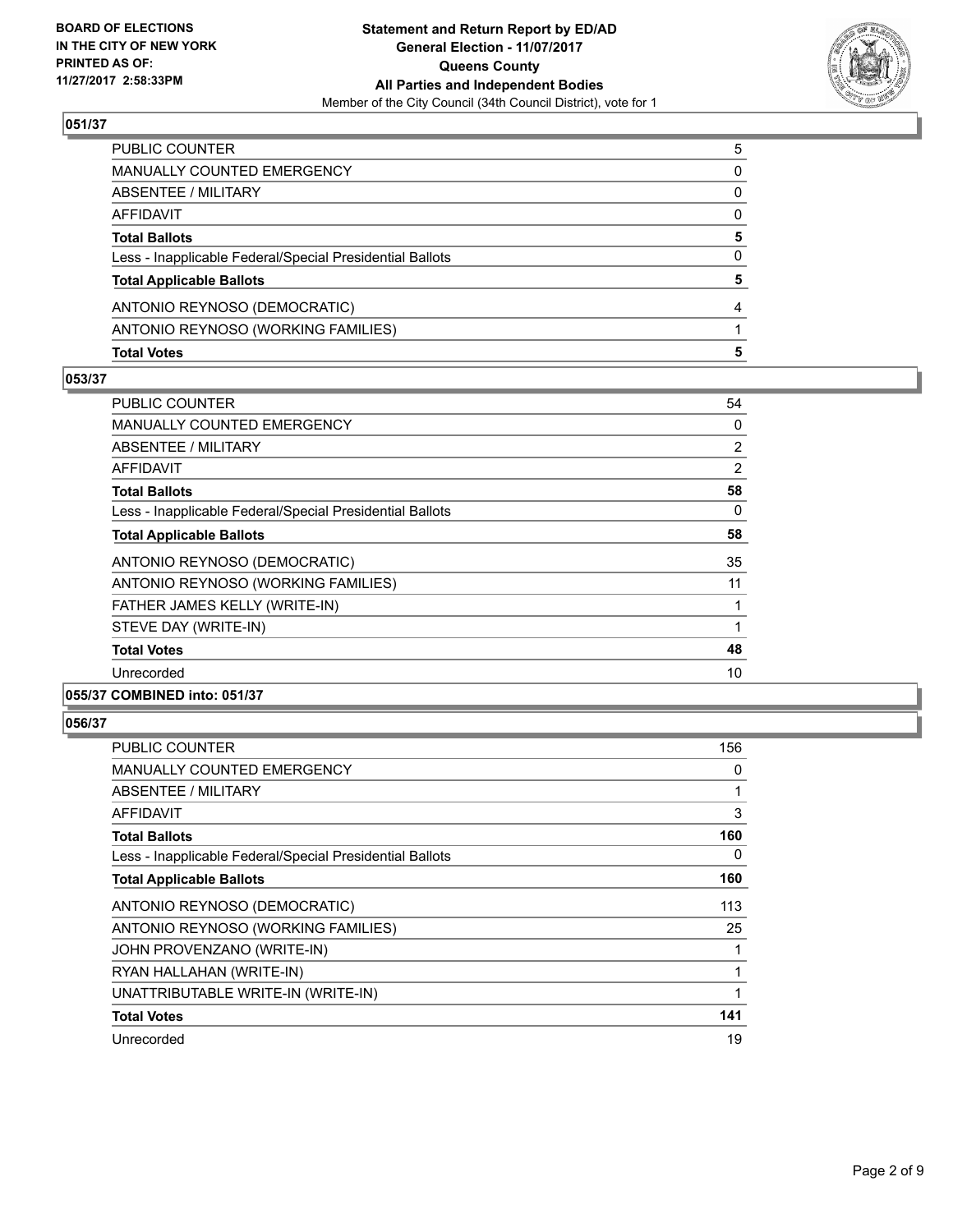

| <b>PUBLIC COUNTER</b>                                    | 152 |
|----------------------------------------------------------|-----|
| <b>MANUALLY COUNTED EMERGENCY</b>                        | 0   |
| ABSENTEE / MILITARY                                      | 2   |
| AFFIDAVIT                                                |     |
| <b>Total Ballots</b>                                     | 155 |
| Less - Inapplicable Federal/Special Presidential Ballots | 0   |
| <b>Total Applicable Ballots</b>                          | 155 |
| ANTONIO REYNOSO (DEMOCRATIC)                             | 102 |
| ANTONIO REYNOSO (WORKING FAMILIES)                       | 27  |
| UNATTRIBUTABLE WRITE-IN (WRITE-IN)                       |     |
| <b>Total Votes</b>                                       | 130 |
| Unrecorded                                               | 25  |

#### **058/37**

| <b>PUBLIC COUNTER</b>                                    | 216 |
|----------------------------------------------------------|-----|
| <b>MANUALLY COUNTED EMERGENCY</b>                        | 0   |
| ABSENTEE / MILITARY                                      | 0   |
| <b>AFFIDAVIT</b>                                         | 5   |
| <b>Total Ballots</b>                                     | 221 |
| Less - Inapplicable Federal/Special Presidential Ballots | 0   |
| <b>Total Applicable Ballots</b>                          | 221 |
| ANTONIO REYNOSO (DEMOCRATIC)                             | 162 |
| ANTONIO REYNOSO (WORKING FAMILIES)                       | 26  |
| ALEXANDER MORALES (WRITE-IN)                             |     |
| CARLO MAX ACEVEDO (WRITE-IN)                             | 1   |
| ELIZABETH CROWLEY (WRITE-IN)                             | 1   |
| <b>Total Votes</b>                                       | 191 |
| Unrecorded                                               | 30  |

| <b>PUBLIC COUNTER</b>                                    | 229 |
|----------------------------------------------------------|-----|
| <b>MANUALLY COUNTED EMERGENCY</b>                        | 0   |
| ABSENTEE / MILITARY                                      | 4   |
| AFFIDAVIT                                                | 4   |
| <b>Total Ballots</b>                                     | 237 |
| Less - Inapplicable Federal/Special Presidential Ballots | 0   |
| <b>Total Applicable Ballots</b>                          | 237 |
| ANTONIO REYNOSO (DEMOCRATIC)                             | 173 |
| ANTONIO REYNOSO (WORKING FAMILIES)                       | 39  |
| <b>MARCIN KURZATKOWSKI (WRITE-IN)</b>                    |     |
| MATTHEW TUZYNSKI (WRITE-IN)                              |     |
| NICOLE MALLIOTAKIS (WRITE-IN)                            |     |
| <b>Total Votes</b>                                       | 215 |
| Unrecorded                                               | 22  |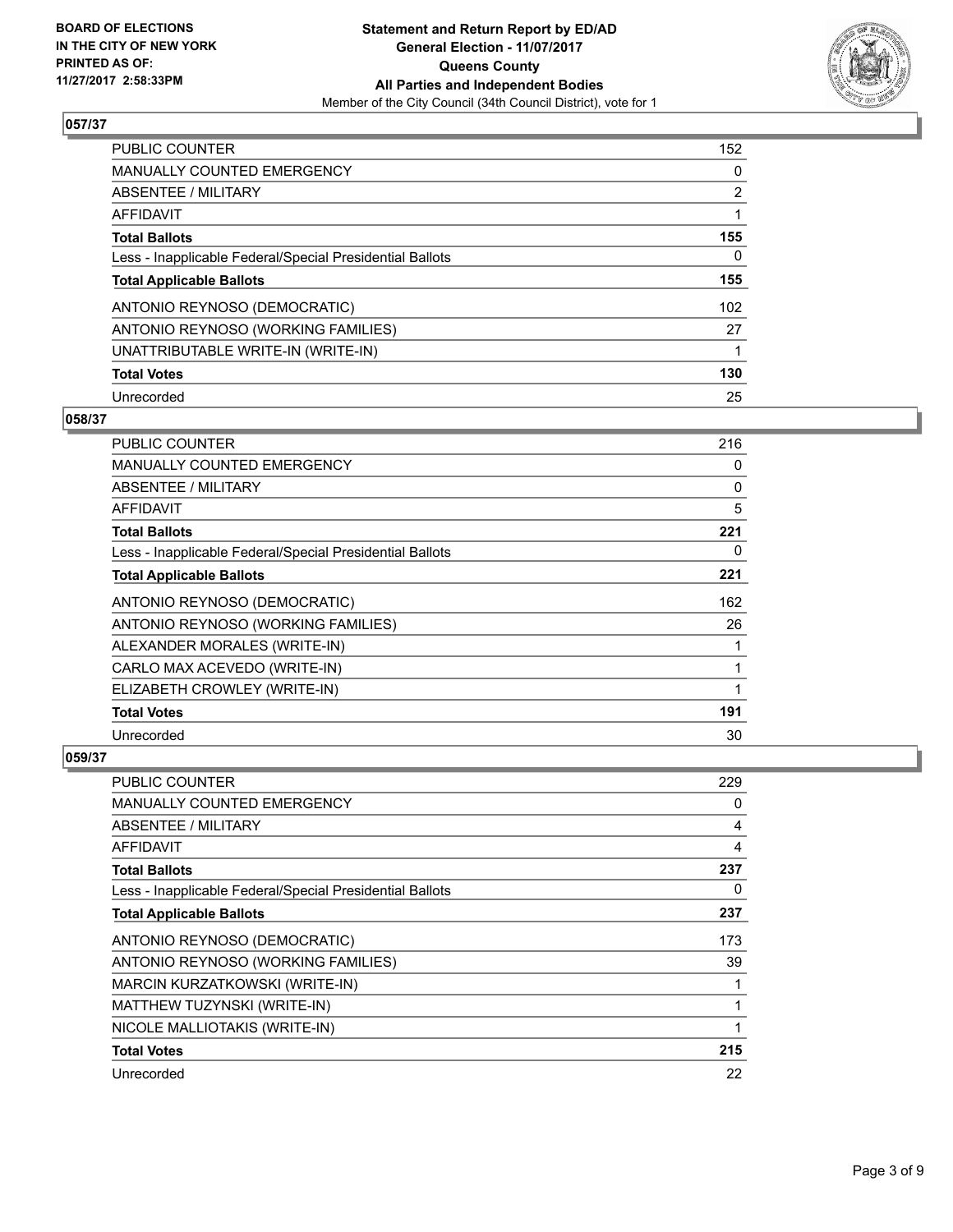

| <b>PUBLIC COUNTER</b>                                    | 21 |
|----------------------------------------------------------|----|
| <b>MANUALLY COUNTED EMERGENCY</b>                        | 0  |
| ABSENTEE / MILITARY                                      |    |
| AFFIDAVIT                                                | 0  |
| <b>Total Ballots</b>                                     | 22 |
| Less - Inapplicable Federal/Special Presidential Ballots | 0  |
| <b>Total Applicable Ballots</b>                          | 22 |
| ANTONIO REYNOSO (DEMOCRATIC)                             | 14 |
| ANTONIO REYNOSO (WORKING FAMILIES)                       | 2  |
| <b>Total Votes</b>                                       | 16 |
| Unrecorded                                               | 6  |

| <b>PUBLIC COUNTER</b>                                    | 205 |
|----------------------------------------------------------|-----|
| <b>MANUALLY COUNTED EMERGENCY</b>                        | 0   |
| <b>ABSENTEE / MILITARY</b>                               | 1   |
| AFFIDAVIT                                                | 5   |
| <b>Total Ballots</b>                                     | 211 |
| Less - Inapplicable Federal/Special Presidential Ballots | 0   |
| <b>Total Applicable Ballots</b>                          | 211 |
| ANTONIO REYNOSO (DEMOCRATIC)                             | 147 |
| ANTONIO REYNOSO (WORKING FAMILIES)                       | 27  |
| BERNIE SANDERS (WRITE-IN)                                | 1   |
| MICKEY MOUSE (WRITE-IN)                                  | 1   |
| ROBERT HOLDEN (WRITE-IN)                                 | 1   |
| SHERIDAN TEKOSKY (WRITE-IN)                              | 1   |
| <b>Total Votes</b>                                       | 178 |
| Unrecorded                                               | 33  |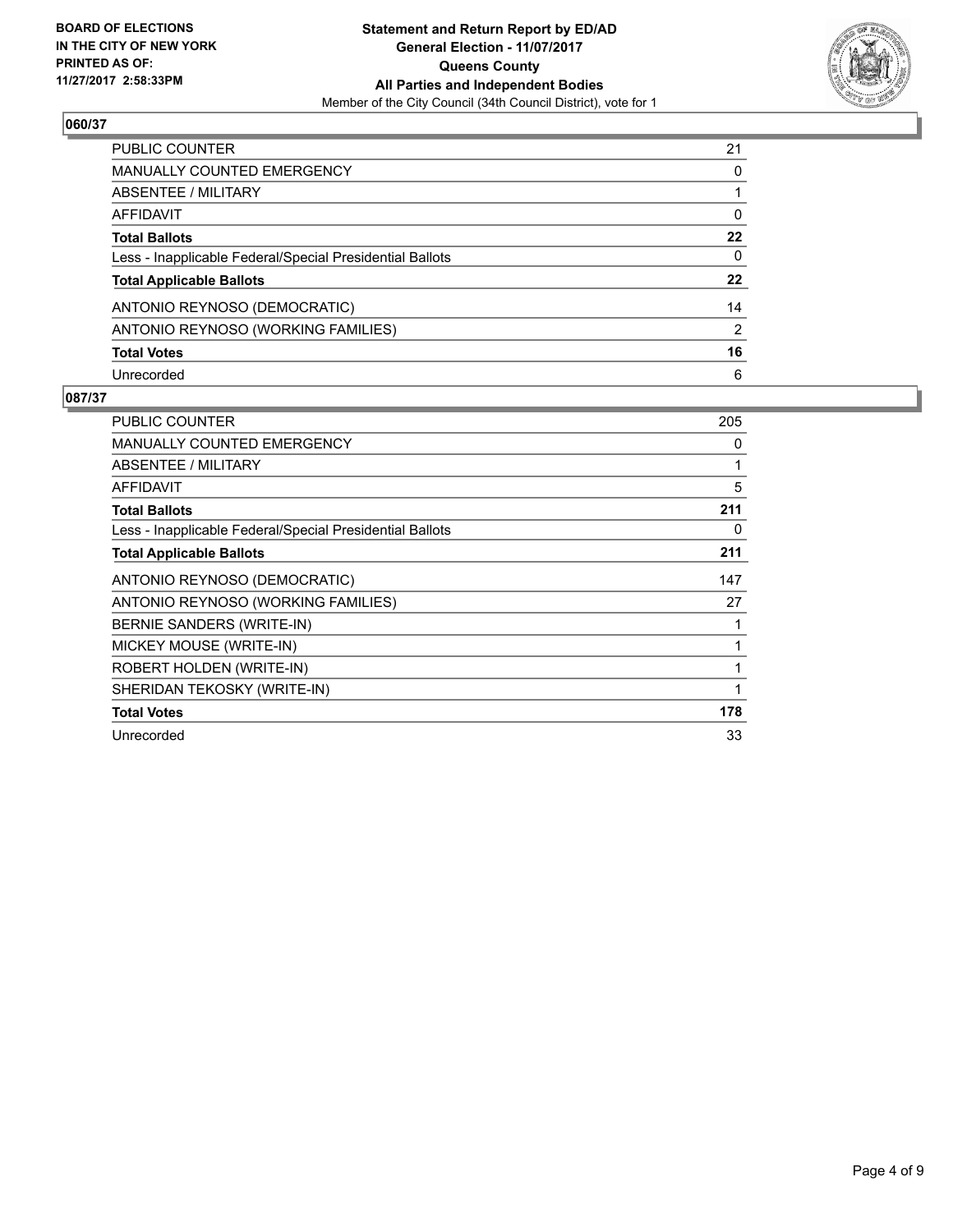

| <b>PUBLIC COUNTER</b>                                    | 151            |
|----------------------------------------------------------|----------------|
| <b>MANUALLY COUNTED EMERGENCY</b>                        | 0              |
| ABSENTEE / MILITARY                                      | 0              |
| AFFIDAVIT                                                | $\overline{2}$ |
| <b>Total Ballots</b>                                     | 153            |
| Less - Inapplicable Federal/Special Presidential Ballots | 0              |
| <b>Total Applicable Ballots</b>                          | 153            |
| ANTONIO REYNOSO (DEMOCRATIC)                             | 115            |
| ANTONIO REYNOSO (WORKING FAMILIES)                       | 12             |
| RICHARD SAEUZ (WRITE-IN)                                 | 1              |
| <b>Total Votes</b>                                       | 128            |
| Unrecorded                                               | 25             |

#### **002/38**

| <b>PUBLIC COUNTER</b>                                    | 110      |
|----------------------------------------------------------|----------|
| <b>MANUALLY COUNTED EMERGENCY</b>                        | 0        |
| ABSENTEE / MILITARY                                      | 3        |
| <b>AFFIDAVIT</b>                                         | 3        |
| <b>Total Ballots</b>                                     | 116      |
| Less - Inapplicable Federal/Special Presidential Ballots | $\Omega$ |
| <b>Total Applicable Ballots</b>                          | 116      |
| ANTONIO REYNOSO (DEMOCRATIC)                             | 89       |
| ANTONIO REYNOSO (WORKING FAMILIES)                       | 14       |
| TIM TORRES (WRITE-IN)                                    |          |
| <b>Total Votes</b>                                       | 104      |
| Unrecorded                                               | 12       |

| <b>PUBLIC COUNTER</b>                                    | 132   |
|----------------------------------------------------------|-------|
| <b>MANUALLY COUNTED EMERGENCY</b>                        | 0     |
| ABSENTEE / MILITARY                                      | 0     |
| AFFIDAVIT                                                |       |
| <b>Total Ballots</b>                                     | 133   |
| Less - Inapplicable Federal/Special Presidential Ballots | 0     |
| <b>Total Applicable Ballots</b>                          | 133   |
| ANTONIO REYNOSO (DEMOCRATIC)                             | 96    |
| ANTONIO REYNOSO (WORKING FAMILIES)                       | 16    |
| <b>Total Votes</b>                                       | $112$ |
| Unrecorded                                               | 21    |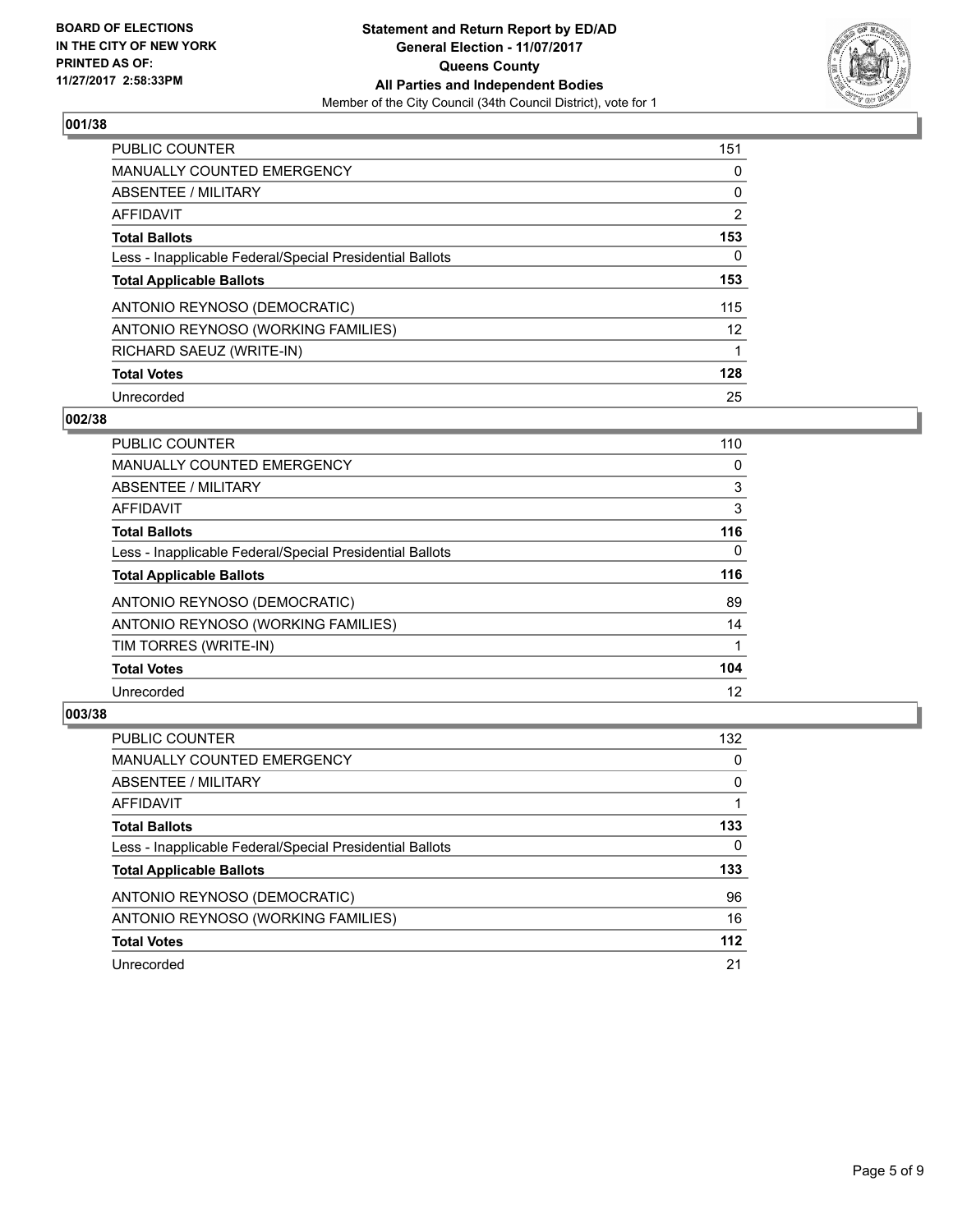

| <b>PUBLIC COUNTER</b>                                    | 170 |
|----------------------------------------------------------|-----|
| <b>MANUALLY COUNTED EMERGENCY</b>                        | 0   |
| ABSENTEE / MILITARY                                      | 2   |
| <b>AFFIDAVIT</b>                                         | 2   |
| <b>Total Ballots</b>                                     | 174 |
| Less - Inapplicable Federal/Special Presidential Ballots | 0   |
| <b>Total Applicable Ballots</b>                          | 174 |
| ANTONIO REYNOSO (DEMOCRATIC)                             | 127 |
| ANTONIO REYNOSO (WORKING FAMILIES)                       | 21  |
| <b>JOSE TORRES (WRITE-IN)</b>                            | 1   |
| UNATTRIBUTABLE WRITE-IN (WRITE-IN)                       | 2   |
| <b>Total Votes</b>                                       | 151 |
| Unrecorded                                               | 23  |

#### **005/38**

| 174 |
|-----|
| 0   |
| 0   |
| 5   |
| 179 |
| 0   |
| 179 |
| 135 |
| 22  |
| 157 |
| 22  |
|     |

| <b>PUBLIC COUNTER</b>                                    | 213 |
|----------------------------------------------------------|-----|
| <b>MANUALLY COUNTED EMERGENCY</b>                        | 0   |
| ABSENTEE / MILITARY                                      | 1   |
| AFFIDAVIT                                                | 2   |
| <b>Total Ballots</b>                                     | 216 |
| Less - Inapplicable Federal/Special Presidential Ballots | 0   |
| <b>Total Applicable Ballots</b>                          | 216 |
| ANTONIO REYNOSO (DEMOCRATIC)                             | 152 |
| ANTONIO REYNOSO (WORKING FAMILIES)                       | 35  |
| CARLOS DANGER (WRITE-IN)                                 |     |
| FRANCISCO MOYA (WRITE-IN)                                | 1   |
| OSMAN SOSA (WRITE-IN)                                    | 1   |
| TOMMY TORRES (WRITE-IN)                                  | 1   |
| <b>Total Votes</b>                                       | 191 |
| Unrecorded                                               | 25  |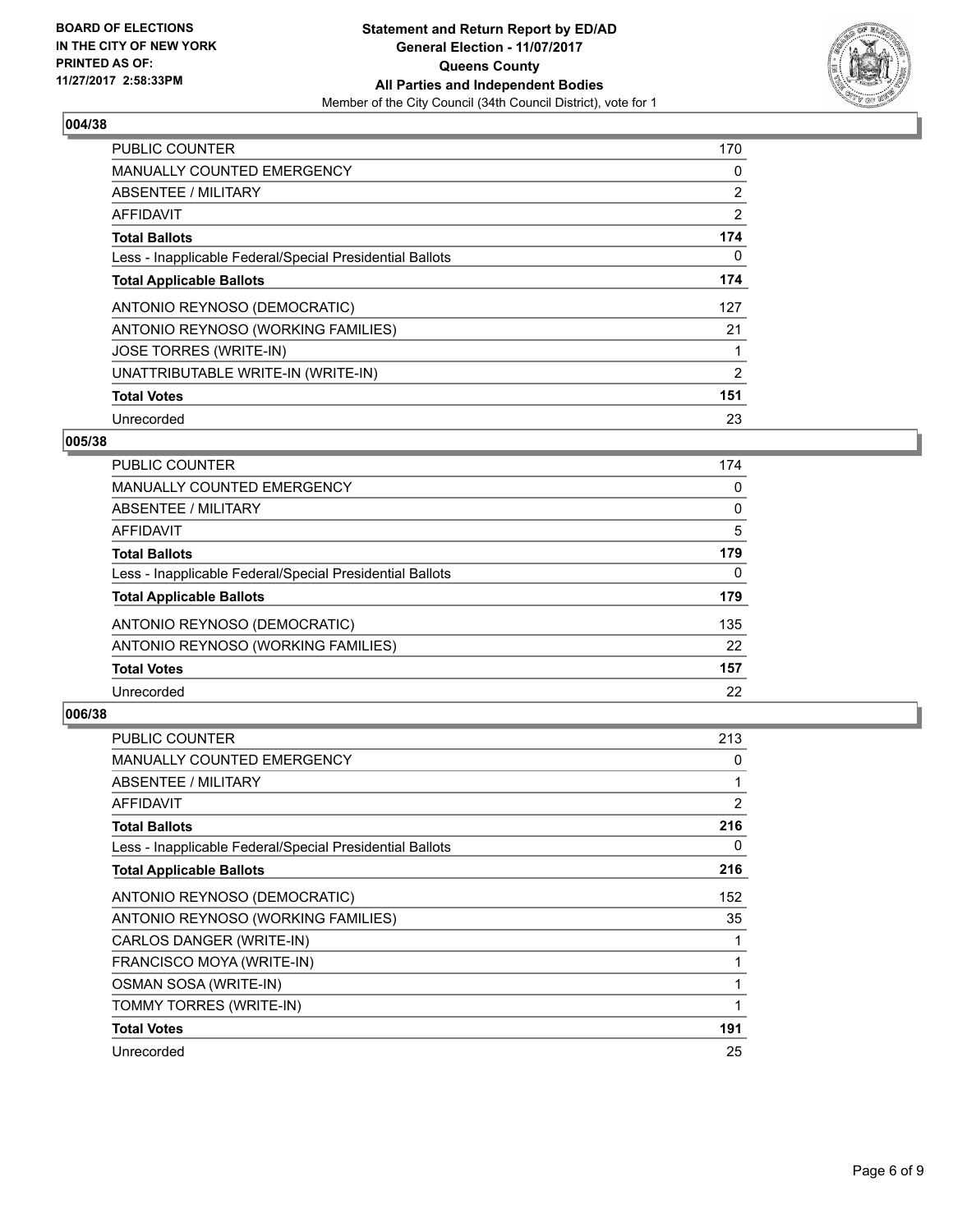

| <b>PUBLIC COUNTER</b>                                    | 146 |
|----------------------------------------------------------|-----|
| <b>MANUALLY COUNTED EMERGENCY</b>                        | 0   |
| ABSENTEE / MILITARY                                      | 2   |
| <b>AFFIDAVIT</b>                                         | 0   |
| <b>Total Ballots</b>                                     | 148 |
| Less - Inapplicable Federal/Special Presidential Ballots | 0   |
| <b>Total Applicable Ballots</b>                          | 148 |
| ANTONIO REYNOSO (DEMOCRATIC)                             | 113 |
| ANTONIO REYNOSO (WORKING FAMILIES)                       | 15  |
| <b>JOHN SEMINERIO (WRITE-IN)</b>                         |     |
| WILLIAM LOPEZ (WRITE-IN)                                 | 1   |
| <b>Total Votes</b>                                       | 130 |
| Unrecorded                                               | 18  |

#### **008/38**

| <b>PUBLIC COUNTER</b>                                    | 196 |
|----------------------------------------------------------|-----|
| <b>MANUALLY COUNTED EMERGENCY</b>                        | 0   |
| ABSENTEE / MILITARY                                      | 6   |
| AFFIDAVIT                                                | 3   |
| <b>Total Ballots</b>                                     | 205 |
| Less - Inapplicable Federal/Special Presidential Ballots | 0   |
| <b>Total Applicable Ballots</b>                          | 205 |
| ANTONIO REYNOSO (DEMOCRATIC)                             | 134 |
| ANTONIO REYNOSO (WORKING FAMILIES)                       | 40  |
| ELIZABETH CROWLEY (WRITE-IN)                             |     |
| <b>Total Votes</b>                                       | 175 |
| Unrecorded                                               | 30  |

| PUBLIC COUNTER                                           | 182 |
|----------------------------------------------------------|-----|
| MANUALLY COUNTED EMERGENCY                               | 0   |
| ABSENTEE / MILITARY                                      | 2   |
| AFFIDAVIT                                                | 3   |
| <b>Total Ballots</b>                                     | 187 |
| Less - Inapplicable Federal/Special Presidential Ballots | 0   |
| <b>Total Applicable Ballots</b>                          | 187 |
| ANTONIO REYNOSO (DEMOCRATIC)                             | 143 |
| ANTONIO REYNOSO (WORKING FAMILIES)                       | 25  |
| <b>Total Votes</b>                                       | 168 |
| Unrecorded                                               | 19  |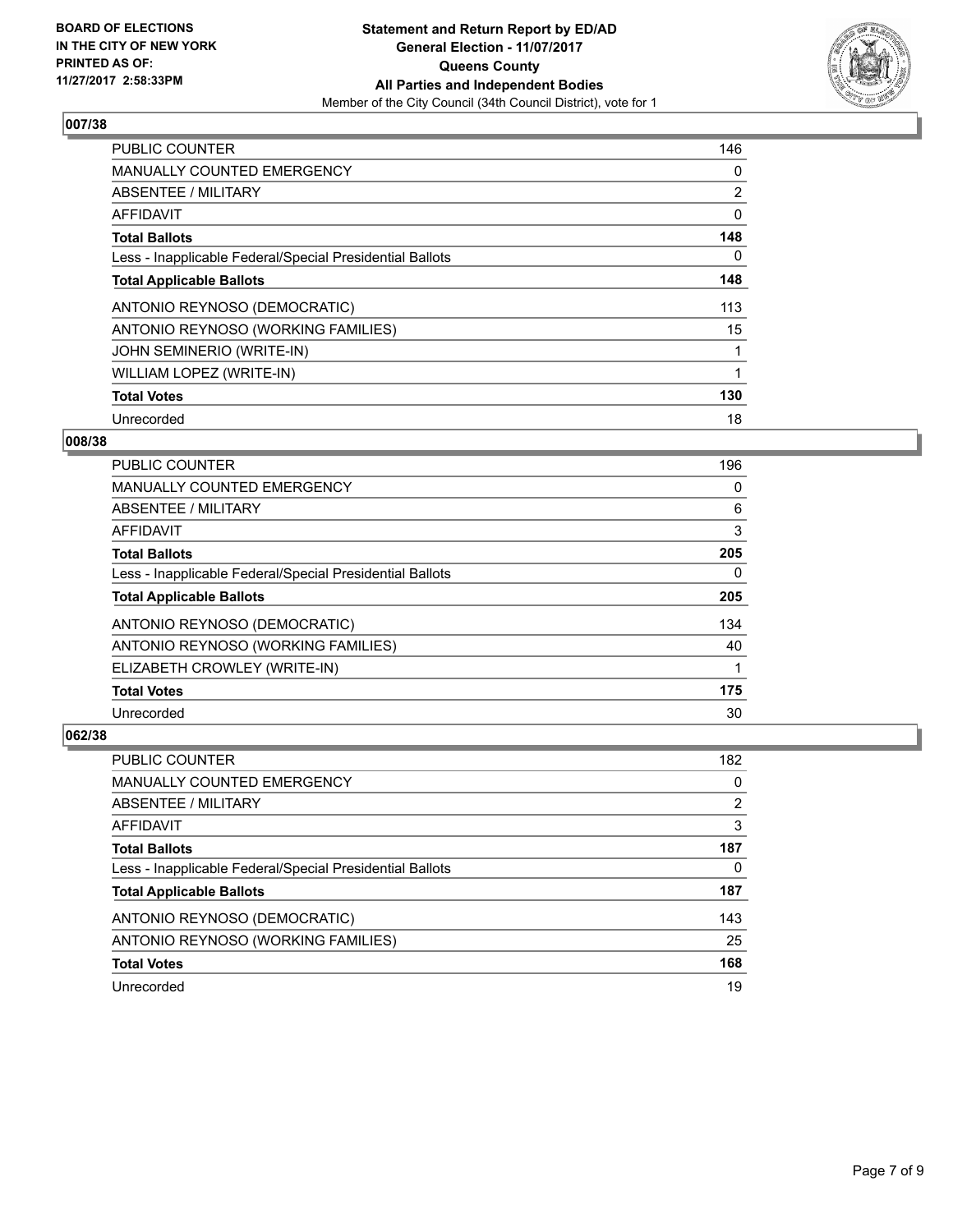

| <b>PUBLIC COUNTER</b>                                    | 117 |
|----------------------------------------------------------|-----|
| <b>MANUALLY COUNTED EMERGENCY</b>                        | 0   |
| ABSENTEE / MILITARY                                      | 5   |
| AFFIDAVIT                                                | 4   |
| <b>Total Ballots</b>                                     | 126 |
| Less - Inapplicable Federal/Special Presidential Ballots | 0   |
| <b>Total Applicable Ballots</b>                          | 126 |
| ANTONIO REYNOSO (DEMOCRATIC)                             | 86  |
| ANTONIO REYNOSO (WORKING FAMILIES)                       | 21  |
| <b>Total Votes</b>                                       | 107 |
| Unrecorded                                               | 19  |